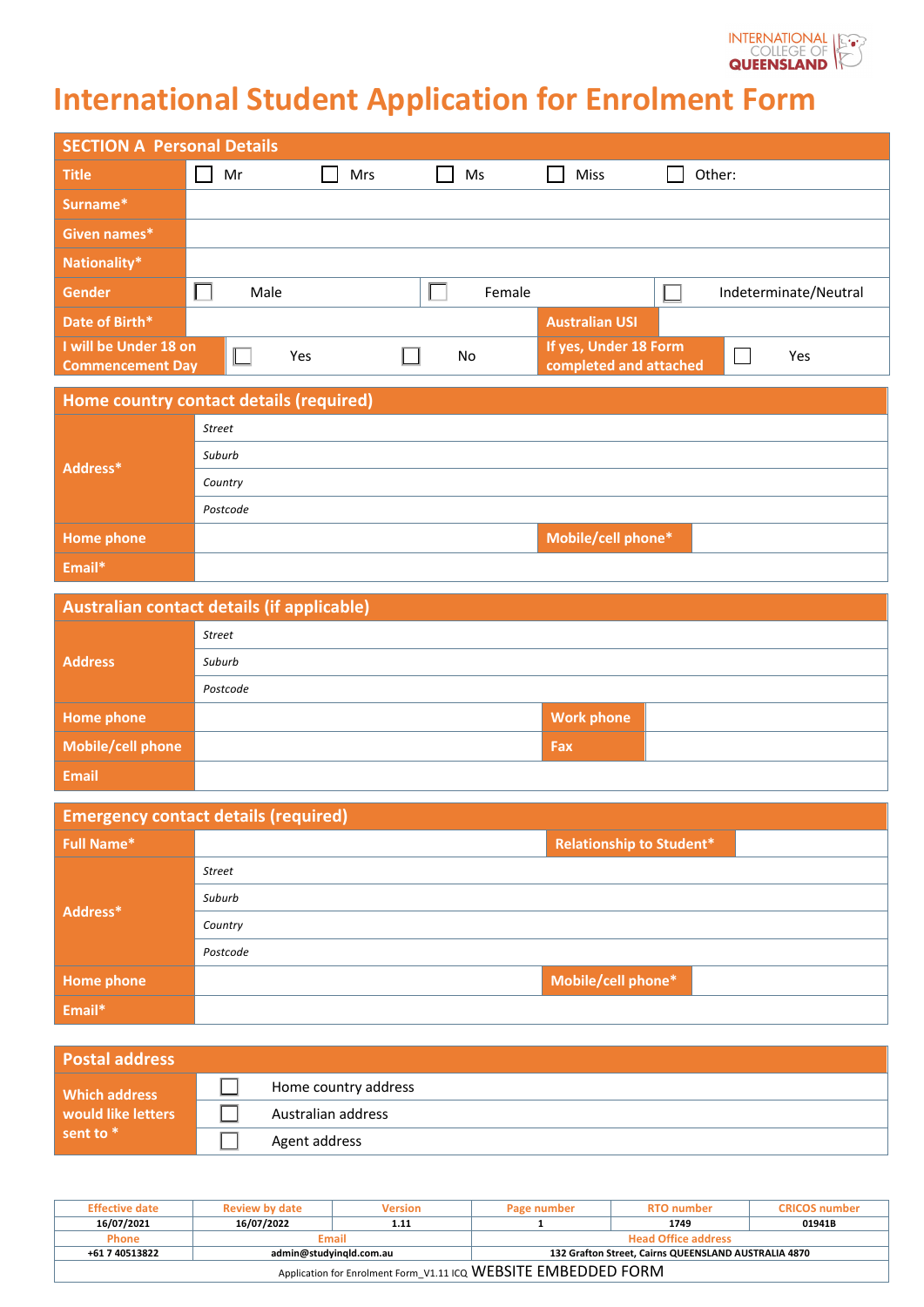

| <b>SECTION B Education Agent Details</b>   |                                                                      |                   |  |  |  |  |
|--------------------------------------------|----------------------------------------------------------------------|-------------------|--|--|--|--|
| Are you using an<br><b>Education Agent</b> | Yes                                                                  | No                |  |  |  |  |
|                                            | <b>Education Agent</b> (If Yes* above, please complete this section) |                   |  |  |  |  |
| Name*                                      |                                                                      |                   |  |  |  |  |
| Company name*                              |                                                                      |                   |  |  |  |  |
|                                            | <b>Street</b>                                                        |                   |  |  |  |  |
| Address*                                   | Suburb                                                               |                   |  |  |  |  |
|                                            | Country                                                              |                   |  |  |  |  |
|                                            | Postcode                                                             |                   |  |  |  |  |
| Mobile/cell<br>phone*                      |                                                                      | <b>Work phone</b> |  |  |  |  |
| Email*                                     |                                                                      | Fax               |  |  |  |  |

| <b>SECTION C Passport, Visa and Insurance Details</b> |                                                                                              |  |  |  |  |  |
|-------------------------------------------------------|----------------------------------------------------------------------------------------------|--|--|--|--|--|
| Passport details*                                     |                                                                                              |  |  |  |  |  |
| <b>Passport status</b>                                | Pending<br>Issued                                                                            |  |  |  |  |  |
| <b>Passport issued by</b>                             |                                                                                              |  |  |  |  |  |
| <b>Passport number</b>                                |                                                                                              |  |  |  |  |  |
| <b>Passport expiry</b>                                |                                                                                              |  |  |  |  |  |
| date                                                  |                                                                                              |  |  |  |  |  |
|                                                       | A certified copy of your original document/s must be provided as a part of your application. |  |  |  |  |  |
|                                                       | Certified Copies of Documents ATTACHED:<br>Yes                                               |  |  |  |  |  |

| <b>Visa Details</b>                         |                              |                        |
|---------------------------------------------|------------------------------|------------------------|
| <b>Current Visa type</b><br>(if applicable) | Student                      | <b>Working Holiday</b> |
|                                             | Visitor                      | <b>Bridging</b>        |
|                                             | Holiday                      |                        |
| <b>Visa status</b>                          | Issued (attach copy of Visa) |                        |
| Visa number                                 |                              |                        |
| Visa expiry date                            |                              |                        |
| Are you in<br><b>Australia now?</b>         | Yes                          | No                     |

| <b>Overseas Student Health Cover (OSHC)</b>                                                                                                   |                                                                                                                                                   |  |  |  |  |  |
|-----------------------------------------------------------------------------------------------------------------------------------------------|---------------------------------------------------------------------------------------------------------------------------------------------------|--|--|--|--|--|
| The Australian Government requires all persons entering Australia on a Student Visa to have Overseas Student Health Cover<br>1.<br>$(OSHC)$ . |                                                                                                                                                   |  |  |  |  |  |
|                                                                                                                                               | 2. The length of your OSHC MUST cover the total length of your course.                                                                            |  |  |  |  |  |
| Would you like<br>OSHC arranged?*                                                                                                             | Yes<br>No<br><b>Complete Part B below</b> and note that fees are associated<br><b>Provide a copy of your OSHC at or prior to your orientation</b> |  |  |  |  |  |
| Part B – Date you plan to arrive in Australia or start your student VISA                                                                      |                                                                                                                                                   |  |  |  |  |  |
| <b>Date</b>                                                                                                                                   |                                                                                                                                                   |  |  |  |  |  |

| <b>Effective date</b>                                          | <b>Review by date</b><br><b>Version</b>                                         |       | Page number                | <b>RTO</b> number | <b>CRICOS number</b> |  |
|----------------------------------------------------------------|---------------------------------------------------------------------------------|-------|----------------------------|-------------------|----------------------|--|
| 16/07/2021                                                     | 16/07/2022                                                                      | 1.11  |                            | 1749              | 01941B               |  |
| <b>Phone</b>                                                   |                                                                                 | Email | <b>Head Office address</b> |                   |                      |  |
| +61 7 40513822                                                 | admin@studyingld.com.au<br>132 Grafton Street, Cairns QUEENSLAND AUSTRALIA 4870 |       |                            |                   |                      |  |
| Application for Enrolment Form_V1.11 ICQ WEBSITE EMBEDDED FORM |                                                                                 |       |                            |                   |                      |  |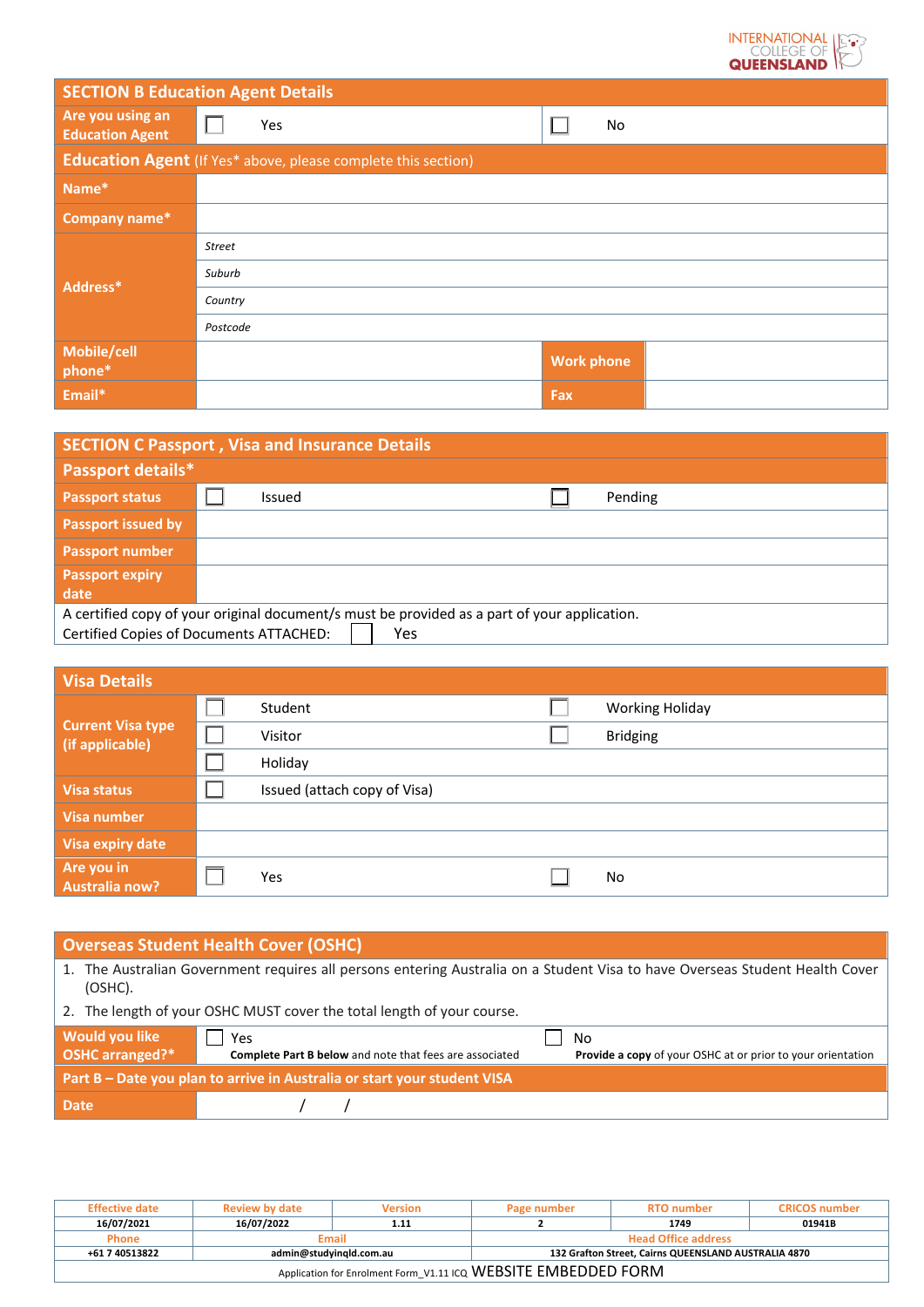

|                                     |                                                                                                                         | <b>SECTION D Course details and Start Date</b>                                                                                                          |                                              |                                                                                                 |                                      |
|-------------------------------------|-------------------------------------------------------------------------------------------------------------------------|---------------------------------------------------------------------------------------------------------------------------------------------------------|----------------------------------------------|-------------------------------------------------------------------------------------------------|--------------------------------------|
|                                     |                                                                                                                         | WHICH COURSE or COURSES do you wish to study?*                                                                                                          | START DATE* (select from the drop down menu) |                                                                                                 |                                      |
|                                     |                                                                                                                         | SHB50115 Diploma of Beauty Therapy (CRICOS 089043J)                                                                                                     | Month: Please Select                         | ear: I Please Select                                                                            |                                      |
|                                     |                                                                                                                         | CUA51015 Diploma of Screen and Media (CRICOS 093591B)                                                                                                   | Month: Please Select                         | ear: F Please Select                                                                            |                                      |
|                                     |                                                                                                                         | HLT52015 Diploma of Remedial Massage (CRICOS 096008J)                                                                                                   | Month: Please Select                         | ear: FPlease Select                                                                             |                                      |
|                                     |                                                                                                                         | SHB50216 Diploma of Salon Management (CRICOS 097554G)                                                                                                   |                                              | Month: Please Select                                                                            | 'ear: F Please Select                |
|                                     |                                                                                                                         | SHB30416 Certificate III in Hairdressing (CRICOS 102336E)                                                                                               |                                              | Month: Please Select                                                                            | 'ear: FPlease Select                 |
|                                     |                                                                                                                         | SHB30516 Certificate III in Barbering (CRICOS 102337D)                                                                                                  |                                              | Month: Please Select                                                                            | ear: FPlease Select                  |
|                                     |                                                                                                                         | 527922WA Advanced Diploma of Holistic Classical Yoga<br>Practices (CRICOS 102423F)                                                                      |                                              | Month: Please Select                                                                            | ear: F Please Select                 |
|                                     |                                                                                                                         |                                                                                                                                                         |                                              |                                                                                                 |                                      |
|                                     |                                                                                                                         | Campus - Which campus do you wish to study at?*                                                                                                         |                                              |                                                                                                 |                                      |
| <b>CNS</b>                          | Ш<br>Cairns Campus<br>Maroochydore Campus<br>(Sunshine Coast) MAR<br>Barbering are offered at this campus               |                                                                                                                                                         |                                              | Gold Coast Campus (Southport) GC<br>Only Certificate III in Hairdressing and Certificate III in | <b>Brisbane Campus</b><br><b>BNE</b> |
|                                     |                                                                                                                         | <b>SECTION E Education and English language proficiency</b>                                                                                             |                                              |                                                                                                 |                                      |
| Is English your first<br>language?* |                                                                                                                         | Yes                                                                                                                                                     |                                              | No (Please complete below)                                                                      |                                      |
|                                     |                                                                                                                         | Students wishing to study with International College of Qld (ICQ) must hold a 5.5 IELTS score, or higher, with no band less than 5.0;                   |                                              |                                                                                                 |                                      |
| or equivalent.                      |                                                                                                                         |                                                                                                                                                         |                                              |                                                                                                 |                                      |
|                                     |                                                                                                                         |                                                                                                                                                         |                                              |                                                                                                 |                                      |
| <b>English language</b>             |                                                                                                                         | <b>Assessment type</b><br><b>IELTS</b>                                                                                                                  | Score                                        |                                                                                                 | <b>Date achieved</b>                 |
| level*                              |                                                                                                                         | <b>TOEFL</b>                                                                                                                                            |                                              |                                                                                                 |                                      |
|                                     |                                                                                                                         | Other:                                                                                                                                                  |                                              |                                                                                                 |                                      |
|                                     |                                                                                                                         |                                                                                                                                                         |                                              |                                                                                                 |                                      |
|                                     |                                                                                                                         | Do you believe that you will need additional language support?<br>Would you like ICQ to arrange an English Preparation Course with one of our partners? |                                              |                                                                                                 | Yes<br>No                            |
| Extra assistance*                   |                                                                                                                         | Yes                                                                                                                                                     | No                                           |                                                                                                 |                                      |
|                                     | If Yes, where would you prefer to study English?<br>Maroochydore, Sunshine Coast<br>Mermaid Beach, Gold Coast<br>Cairns |                                                                                                                                                         |                                              |                                                                                                 |                                      |
|                                     |                                                                                                                         |                                                                                                                                                         |                                              |                                                                                                 |                                      |
| <b>Education details</b>            |                                                                                                                         |                                                                                                                                                         |                                              |                                                                                                 |                                      |
| What is the last                    |                                                                                                                         |                                                                                                                                                         |                                              |                                                                                                 |                                      |
|                                     |                                                                                                                         |                                                                                                                                                         |                                              |                                                                                                 |                                      |

| What is the last<br>school/college/<br>university you<br>attended?                                   |                       |                              |                    |                   |               |  |  |
|------------------------------------------------------------------------------------------------------|-----------------------|------------------------------|--------------------|-------------------|---------------|--|--|
| What is the highest<br><b>education level</b><br>completed?                                          |                       |                              |                    |                   |               |  |  |
| Please ATTACH a copy of your current resume with your application.<br><b>Resume Attached:</b><br>Yes |                       |                              |                    |                   |               |  |  |
| <b>Effective date</b>                                                                                | <b>Roview by data</b> | <b><i><u>Moreion</u></i></b> | <b>Dage number</b> | <b>RTO</b> number | CRICOS number |  |  |

| <b>Effective date</b>                                          | <b>Review by date</b>   | <b>Version</b> | Page number                                          | <b>RTO</b> number | <b>CRICOS</b> number |  |
|----------------------------------------------------------------|-------------------------|----------------|------------------------------------------------------|-------------------|----------------------|--|
| 16/07/2021                                                     | 16/07/2022              | 1.11           |                                                      | 1749              | 01941B               |  |
| <b>Phone</b>                                                   | Email                   |                | <b>Head Office address</b>                           |                   |                      |  |
| +61 7 40513822                                                 | admin@studyingld.com.au |                | 132 Grafton Street, Cairns QUEENSLAND AUSTRALIA 4870 |                   |                      |  |
| Application for Enrolment Form_V1.11 ICQ WEBSITE EMBEDDED FORM |                         |                |                                                      |                   |                      |  |